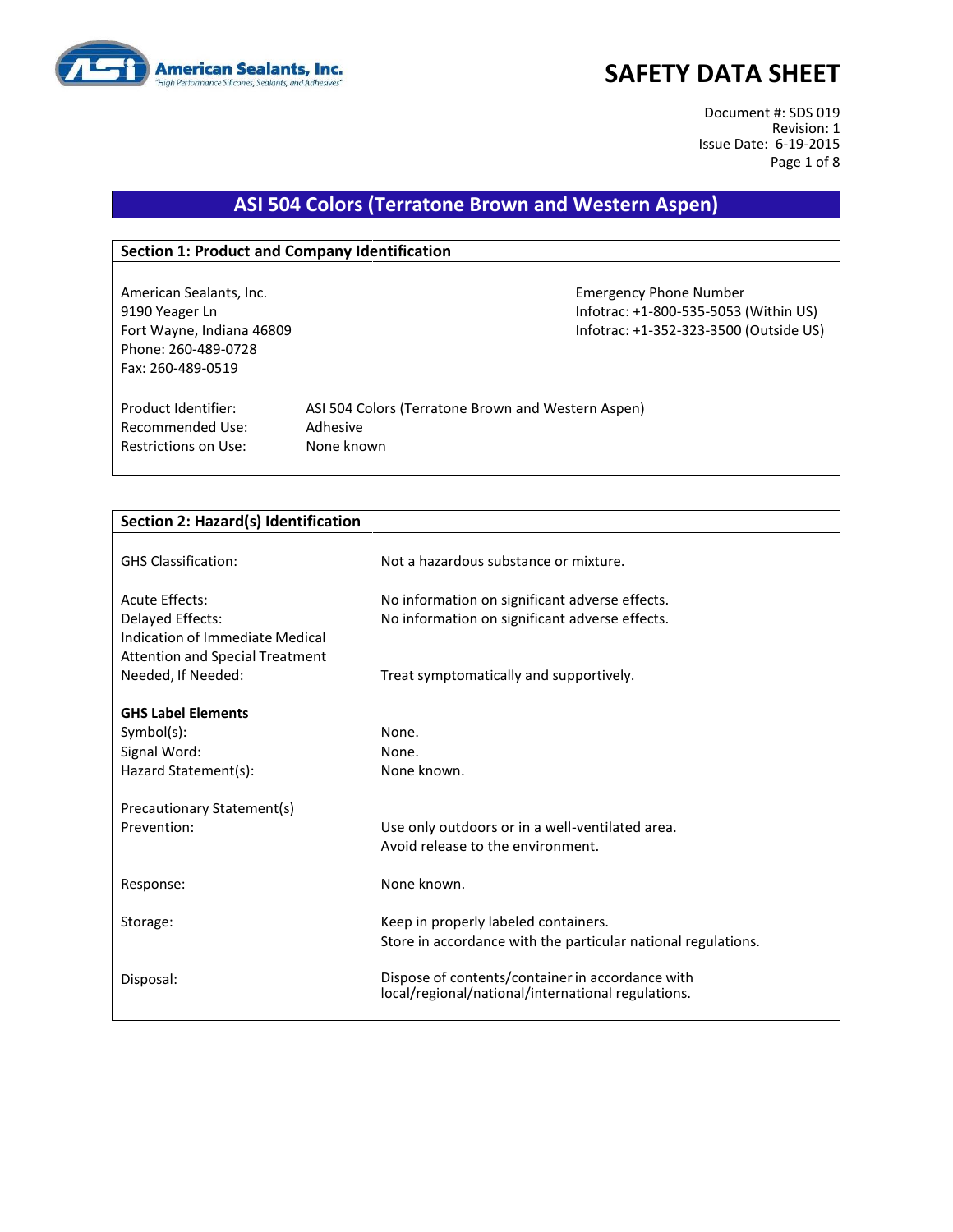### **Section 3: Composition/Information on Ingredients**

| <u>CAS</u> | Component                                    | Percent   |
|------------|----------------------------------------------|-----------|
| 64742-46-7 | Distillates (petroleum), hydrotreated middle | $20 - 30$ |
| 7631-86-9  | Silicon dioxide                              | $5 - 10$  |

| <b>Section 4: First-Aid Measures</b> |                                                                                                                                   |
|--------------------------------------|-----------------------------------------------------------------------------------------------------------------------------------|
| Inhalation:                          | IF INHALED: Remove to fresh air.<br>Get medical attention if symptoms occur.                                                      |
| Skin Contact:                        | IF ON SKIN: Wash with soap and water as a precaution.<br>Get medical advice/attention if symptoms occur.                          |
| Eye Contact:                         | IF IN EYES: Flush eyes with water as a precaution.<br>If eye irritation develops and persists: Get medical advice/attention.      |
| Ingestion:                           | If swallowed, DO NOT induce vomiting.<br>Get immediate medical attention if symptoms occur.<br>Rinse mouth thoroughly with water. |

| <b>Section 5: Fire-Fighting Measures</b>          |                                                                                                                                                                             |  |  |  |
|---------------------------------------------------|-----------------------------------------------------------------------------------------------------------------------------------------------------------------------------|--|--|--|
|                                                   |                                                                                                                                                                             |  |  |  |
| Suitable Extinguishing Media:                     | Use carbon dioxide, regular dry chemical, alcohol-resistant foam or<br>water.                                                                                               |  |  |  |
| Unsuitable Extinguishing Media:                   | None known.                                                                                                                                                                 |  |  |  |
| <b>Specific Hazards Arising from the Chemical</b> |                                                                                                                                                                             |  |  |  |
| <b>Hazardous Decomposition Products:</b>          | Upon decomposition, this product emits carbon oxides, silicon<br>oxides, and formaldehyde.                                                                                  |  |  |  |
| Special Protective Equipment and                  |                                                                                                                                                                             |  |  |  |
| <b>Precautions for Firefighters:</b>              | Exposure to combustion products may be a hazard to health.<br>Firefighters should wear full-face, self-contained breathing apparatus<br>and impervious protective clothing. |  |  |  |
| Specific extinguishing methods:                   | Use extinguishing measures that are appropriate to local<br>circumstances and the surrounding environment.                                                                  |  |  |  |
|                                                   | Use water spray to cool unopened containers.                                                                                                                                |  |  |  |
|                                                   | Remove undamaged containers from fire area if it is safe to do so.                                                                                                          |  |  |  |
|                                                   | Evacuate area.                                                                                                                                                              |  |  |  |
|                                                   |                                                                                                                                                                             |  |  |  |

| <b>Section 6: Accidental Release Measures</b>                                  |                                                                                                                                   |  |
|--------------------------------------------------------------------------------|-----------------------------------------------------------------------------------------------------------------------------------|--|
| Personal Precautions, Protective<br><b>Equipment and Emergency Procedures:</b> | Follow safe handling advice and personal protective equipment<br>recommendations.                                                 |  |
| <b>Environment Precautions:</b>                                                | Avoid release to the environment. Prevent further leakage or<br>spillage if safe to do so. Retain and dispose of contaminate wash |  |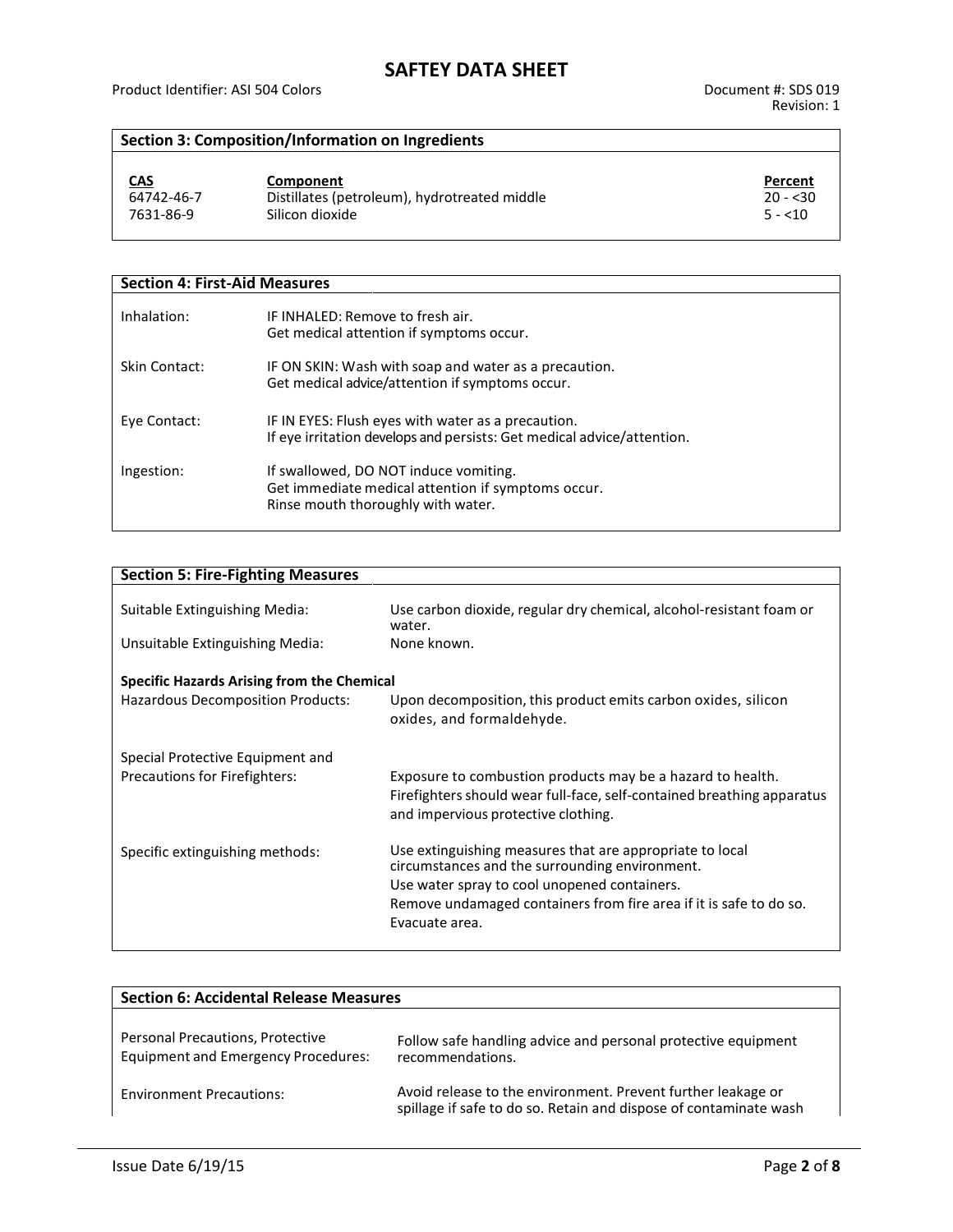|                                       | water. Local authorities should be advised if significant spillages<br>cannot be contained.                                                                                                                                                                                                                                                                                                                                                                                     |
|---------------------------------------|---------------------------------------------------------------------------------------------------------------------------------------------------------------------------------------------------------------------------------------------------------------------------------------------------------------------------------------------------------------------------------------------------------------------------------------------------------------------------------|
| Methods and Materials for Containment |                                                                                                                                                                                                                                                                                                                                                                                                                                                                                 |
| and Cleaning Up:                      | Absorb with inert absorbent material.<br>For large spills, provide diking or other appropriate containment to<br>keep material from spreading. If diked material can be pumped,<br>store recovered material in appropriate container. Clean up<br>remaining materials from spill with suitable absorbent.<br>Local or national regulations may apply to releases and disposal of<br>this material, as well as those materials and items employed in the<br>cleanup of releases. |

| <b>Section 7: Handling and Storage</b>                              |                                                                                                                                                                    |  |
|---------------------------------------------------------------------|--------------------------------------------------------------------------------------------------------------------------------------------------------------------|--|
| <b>Precautions for Safe Handling</b><br><b>Protective Measures:</b> | Handle in accordance with good industrial hygiene and safety practice.<br>Take care to prevent spills, waste and minimize release to the<br>environment.           |  |
| Advice on General Occupational<br>Hygiene:                          | Do not eat, drink, or smoke when using this product.<br>Wash thoroughly after handling.<br>Wash contaminate clothing before reuse.                                 |  |
| Conditions for Safe Storage, including<br>any Incompatibilities:    | Store and handle in accordance with all current regulations and<br>standards. Keep in properly labeled containers.<br>Keep separated from incompatible substances. |  |
| Incompatibilities:                                                  | Strong oxidizing materials                                                                                                                                         |  |

| <b>Section 8: Exposure Controls/Personal Protection</b>                                                                                                                                                            |                                                 |                                                                                                 |
|--------------------------------------------------------------------------------------------------------------------------------------------------------------------------------------------------------------------|-------------------------------------------------|-------------------------------------------------------------------------------------------------|
| <b>Component Exposure Limits</b>                                                                                                                                                                                   |                                                 |                                                                                                 |
| <b>CAS</b>                                                                                                                                                                                                         | Component                                       | <b>Exposure Limits</b>                                                                          |
| 64742-46-7                                                                                                                                                                                                         | Distillates (petroleum),<br>hydrotreated middle | <b>OSHA Z-1:</b> 5 mg/m3 TWA (mist)<br><b>OSHA P0:</b> 5 mg/m3 TWA (mist)                       |
|                                                                                                                                                                                                                    |                                                 | <b>NIOSH REL:</b> 5 mg/m3 TWA (mist); 10 mg/m3 ST (mist)                                        |
| 7631-86-9                                                                                                                                                                                                          |                                                 | OSHA Z-3: 20 million particles/ft3 (Silica) TWA (dust); 80<br>mg/m3 / %SiO2 (Silica) TWA (dust) |
|                                                                                                                                                                                                                    | Silicon dioxide                                 | NIOSH REL: 6 mg/m3 (Silica) TWA                                                                 |
| Processing may form hazardous compounds (see section 10).<br>Appropriate Engineering Controls:<br>Ensure adequate ventilation, especially in confined areas. Ensure<br>compliance with applicable exposure limits. |                                                 |                                                                                                 |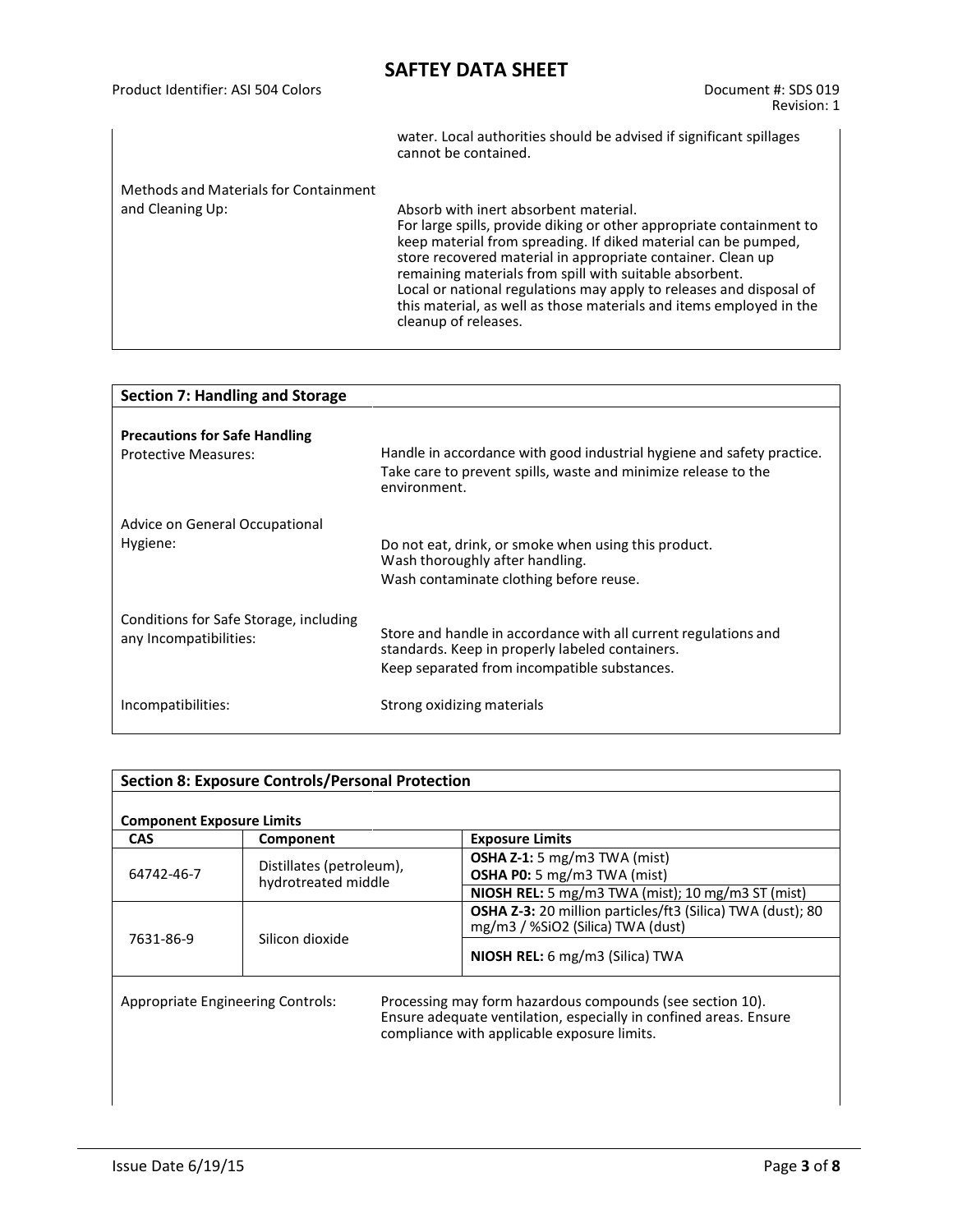| <b>Individual Protection Measures</b><br>Eye/Face Protection: | Wear safety goggles. Provide an emergency eye wash fountain and<br>quick drench shower in the immediate work area.                                                                                                                                                                                                                                                                                                                                                                                                                                                                                                                                                                               |
|---------------------------------------------------------------|--------------------------------------------------------------------------------------------------------------------------------------------------------------------------------------------------------------------------------------------------------------------------------------------------------------------------------------------------------------------------------------------------------------------------------------------------------------------------------------------------------------------------------------------------------------------------------------------------------------------------------------------------------------------------------------------------|
| Skin Protection:                                              | Skin should be washed after contact.                                                                                                                                                                                                                                                                                                                                                                                                                                                                                                                                                                                                                                                             |
| Hand Protection:                                              | Wash hands before breaks and at the end of workday.                                                                                                                                                                                                                                                                                                                                                                                                                                                                                                                                                                                                                                              |
| <b>Respiratory Protection:</b>                                | General and local exhaust ventilation is recommended to maintain<br>vapor exposures below recommended limits. Where concentrations<br>are above recommended limits or are unknown, appropriate<br>respiratory protection should be worn. Follow OSHA respirator<br>regulations (29 CFR 1910.134) and use NIOSH/MSHA approved<br>respirators. Protection provided by air purifying respirators against<br>exposure to any hazardous chemical is limited. Use a positive pressure<br>air supplied respirator if there is any potential for uncontrolled release,<br>exposure levels are unknown, or any other circumstance where air<br>purifying respirators may not provide adequate protection. |

| <b>Section 9: Physical and Chemical Properties</b> |                     |                             |                |
|----------------------------------------------------|---------------------|-----------------------------|----------------|
|                                                    |                     |                             |                |
| <b>Physical State:</b>                             | Liguid              | <b>Appearance:</b> Paste    |                |
| Color:                                             | In accordance with  | <b>Physical Form:</b> Paste |                |
|                                                    | product description |                             |                |
| Odor:                                              | Acetic Acid         | <b>Odor Threshold:</b>      | Not available  |
| pH:                                                | Not applicable      | <b>Melting Point:</b>       | Not available  |
| <b>Boiling Point:</b>                              | Not applicable      | Decomposition:              | Not available  |
| <b>Flash Point:</b>                                | Not applicable      | <b>Evaporation Rate:</b>    | Not applicable |
| <b>OSHA Flammability Class:</b>                    | Not classified as a | <b>Vapor Pressure:</b>      | Not applicable |
|                                                    | flammability hazard |                             |                |
| Vapor Density (air $= 1$ ):                        | Not available       | Density:                    | 0.96           |
| Specific Gravity (water $= 1$ ):                   | Not available       | <b>Water Solubility:</b>    | Not available  |
| Log KOW:                                           | Not available       | Coeff. Water/Oil Dist:      | Not available  |
| KOC:                                               | Not available       | <b>Auto Ignition:</b>       | Not available  |
| Viscosity:                                         | Not applicable      | VOC:                        | Not available  |
| Volatility:                                        | Not available       | <b>Molecular Formula:</b>   | Not available  |
|                                                    |                     |                             |                |

| <b>Section 10: Stability and Reactivity</b> |                                                                                                                                                                                                                                                                                                                                                                                                                                                   |  |
|---------------------------------------------|---------------------------------------------------------------------------------------------------------------------------------------------------------------------------------------------------------------------------------------------------------------------------------------------------------------------------------------------------------------------------------------------------------------------------------------------------|--|
| Reactivity:                                 | Not classified as a reactivity hazard.                                                                                                                                                                                                                                                                                                                                                                                                            |  |
| <b>Chemical Stability:</b>                  | Stable at normal temperatures and pressure.                                                                                                                                                                                                                                                                                                                                                                                                       |  |
| Possibility of Hazardous Reactions:         | Use at elevated temperatures may form highly hazardous compounds.<br>Can react with strong oxidizing agents.<br>Acetic acid is formed upon contact with water or humid air.<br>When heated to temperatures above 150 °C (300 °F) in the presence of<br>air, trace quantities of formaldehyde may be released.<br>See OSHA formaldehyde standard, 29 CFR 1910.1048<br>Hazardous decomposition products will be formed at elevated<br>temperatures. |  |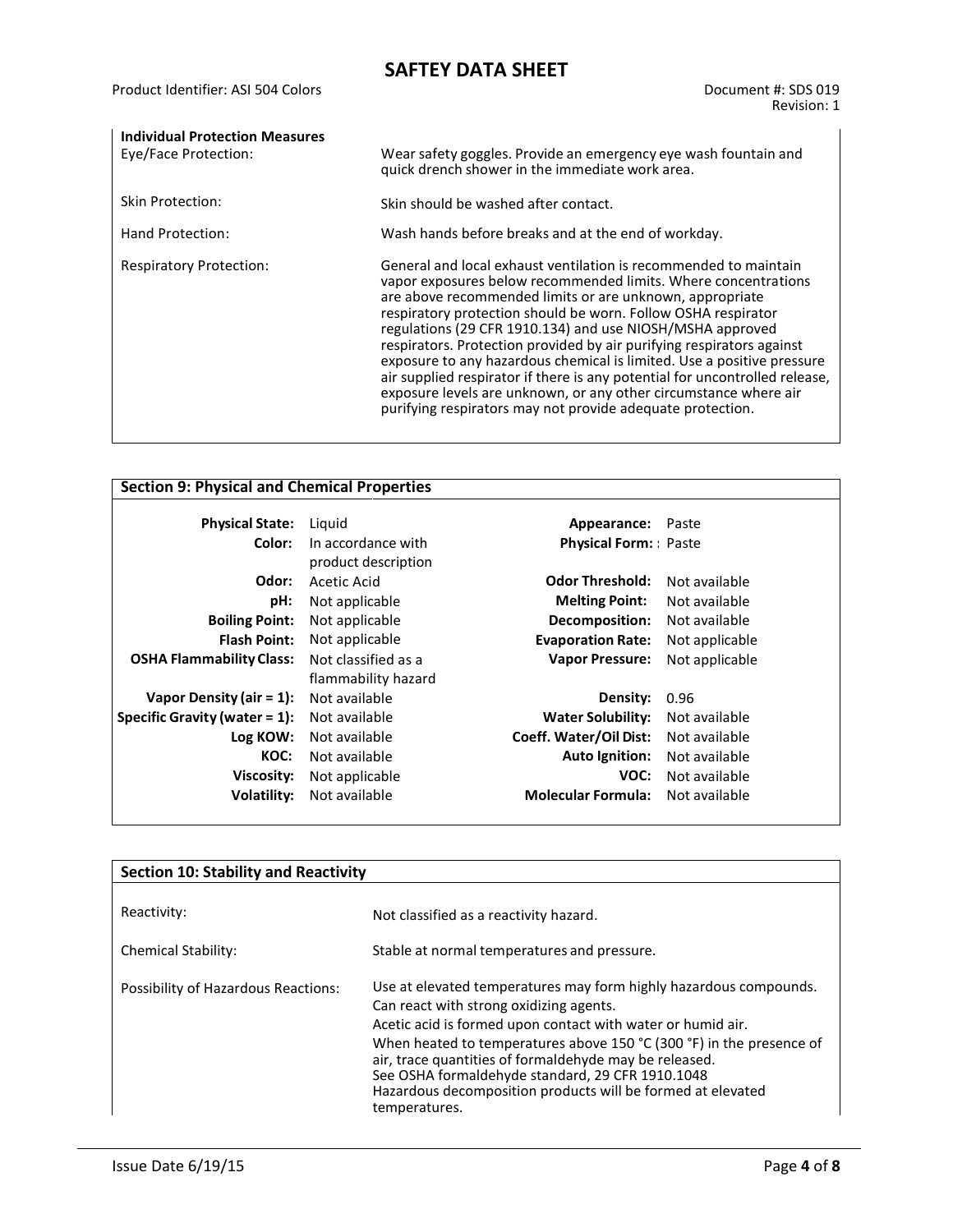| Conditions to Avoid:              | None known.                                                                                |
|-----------------------------------|--------------------------------------------------------------------------------------------|
| Incompatible Materials:           | Strong oxidizing materials                                                                 |
| Hazardous Decomposition Products: | Upon decomposition, this product emits carbon oxides, silicon oxides,<br>and formaldehyde. |

#### **Section 11: Toxicological Information**

#### **Acute Toxicity**

**Component Analysis – LD50/LC50**

| CAS                                                                                                                                                                              | Component                                       |                                                | <b>Result</b>                                  | <b>Species</b> | <b>Dose</b> | <b>Exposure</b> |  |  |  |
|----------------------------------------------------------------------------------------------------------------------------------------------------------------------------------|-------------------------------------------------|------------------------------------------------|------------------------------------------------|----------------|-------------|-----------------|--|--|--|
| 64742-46-7                                                                                                                                                                       |                                                 |                                                | LD50 Oral                                      | Rat            | >5000 mg/kg | N/A             |  |  |  |
|                                                                                                                                                                                  | Distillates (petroleum),<br>hydrotreated middle |                                                | LC50 Inhalation                                | Rat            | $1.78$ mg/L | 4 hr            |  |  |  |
|                                                                                                                                                                                  |                                                 |                                                | LD50 Dermal                                    | Rat            | >2000 mg/kg | N/A             |  |  |  |
|                                                                                                                                                                                  |                                                 |                                                | LD50 Oral                                      | Rat            | >3300 mg/kg | N/A             |  |  |  |
| 7631-86-9                                                                                                                                                                        | Silicon dioxide                                 |                                                | LC50 Inhalation                                | Rat            | >2.08 mg/L  | 4 hr            |  |  |  |
|                                                                                                                                                                                  |                                                 |                                                | LD50 Dermal                                    | Rabbit         | >5000 mg/kg | N/A             |  |  |  |
| <b>Information on Likely Routes of Exposure</b><br>Not classified based on available information.<br>Inhalation:<br>Not classified based on available information.<br>Ingestion: |                                                 |                                                |                                                |                |             |                 |  |  |  |
| <b>Skin Contact:</b>                                                                                                                                                             |                                                 | Not classified based on available information. |                                                |                |             |                 |  |  |  |
| Eye Contact:                                                                                                                                                                     |                                                 | Not classified based on available information. |                                                |                |             |                 |  |  |  |
| Immediate Effects:                                                                                                                                                               |                                                 | Not classified based on available information. |                                                |                |             |                 |  |  |  |
| Delayed Effects:                                                                                                                                                                 |                                                 | No information is available.                   |                                                |                |             |                 |  |  |  |
| Medical Conditions Aggravated by<br>Exposure:                                                                                                                                    |                                                 | No information is available.                   |                                                |                |             |                 |  |  |  |
| Irritation/Corrosivity Data:                                                                                                                                                     |                                                 |                                                | Not classified based on available information. |                |             |                 |  |  |  |
| Respiratory Sensitization:                                                                                                                                                       |                                                 |                                                | Not classified based on available information. |                |             |                 |  |  |  |
| Dermal Sensitization:                                                                                                                                                            |                                                 |                                                | Not classified based on available information. |                |             |                 |  |  |  |
| Germ Cell Mutagenicity:                                                                                                                                                          |                                                 |                                                | Not classified based on available information. |                |             |                 |  |  |  |
| Carcinogenicity:                                                                                                                                                                 |                                                 | Not classified based on available information. |                                                |                |             |                 |  |  |  |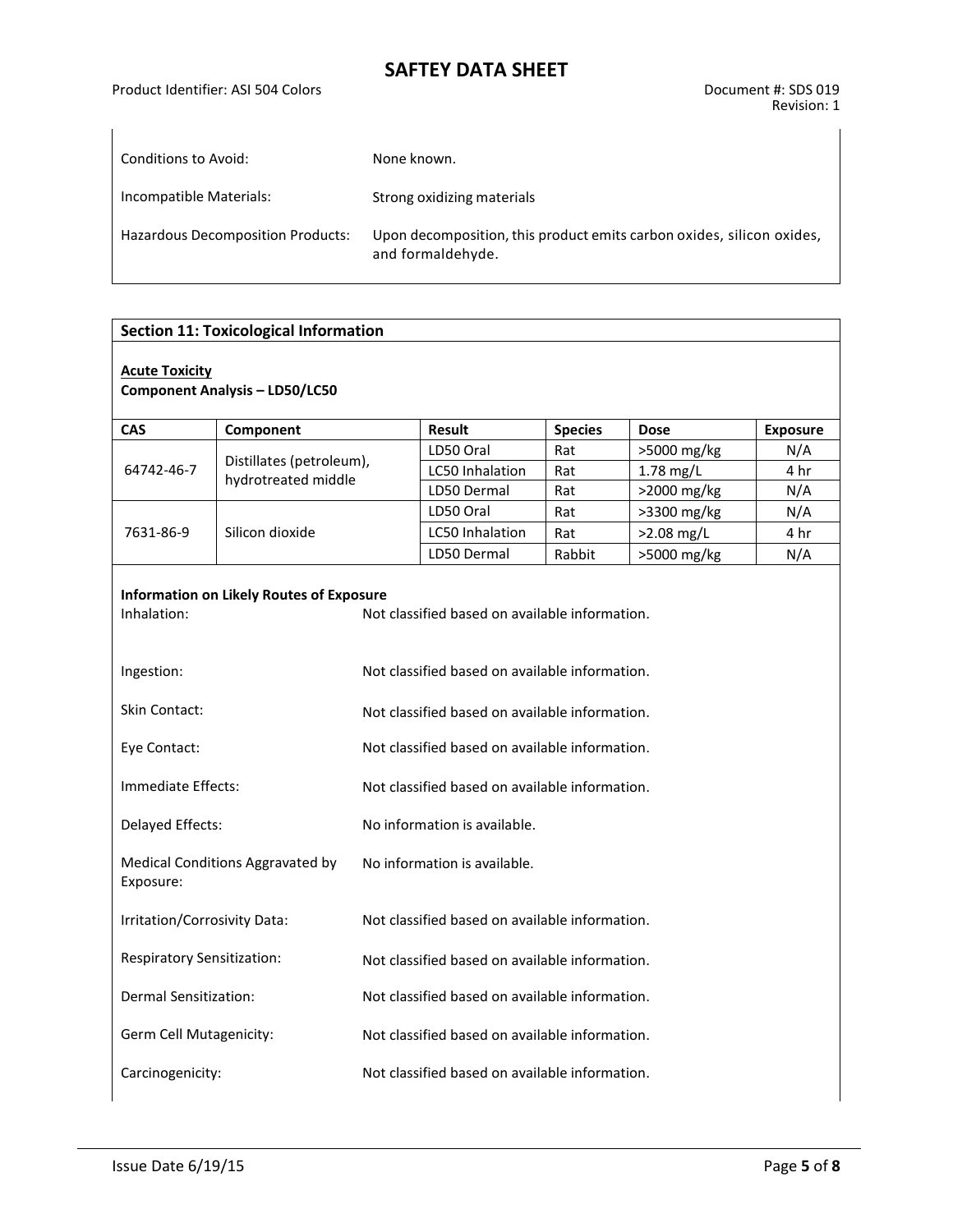### **Component Carcinogenicity**

| No ingredient of this product present at levels greater than or equal to 0.1% is identified as<br>probable, possible or confirmed human carcinogen by IARC, OSHA, and NTP. |  |                                                |  |  |  |  |  |
|----------------------------------------------------------------------------------------------------------------------------------------------------------------------------|--|------------------------------------------------|--|--|--|--|--|
| Reproductive Toxicity:                                                                                                                                                     |  | Not classified based on available information. |  |  |  |  |  |
| Specific Target Organ Toxicity $-$<br>Single Exposure:                                                                                                                     |  | No target organs identified.                   |  |  |  |  |  |
| Specific Target Organ Toxicity -<br>Repeated Exposure:                                                                                                                     |  | No target organs identified.                   |  |  |  |  |  |
| <b>Aspiration Hazard:</b>                                                                                                                                                  |  | Not classified based on available information. |  |  |  |  |  |

| <b>Section 12: Ecological Information</b>                                                 |                                           |  |  |  |  |
|-------------------------------------------------------------------------------------------|-------------------------------------------|--|--|--|--|
| <b>Ecotoxicity</b><br>No information available for the product.                           |                                           |  |  |  |  |
| <b>Component Analysis – Aquatic Toxicity</b><br>No information available for the product. |                                           |  |  |  |  |
| Persistence and Degradability:                                                            | No information available for the product. |  |  |  |  |
| Bioaccumulative Potential:                                                                | No information available for the product. |  |  |  |  |
| Mobility in Soil:                                                                         | No information available for the product. |  |  |  |  |
| Biodegration:                                                                             | No information available for the product. |  |  |  |  |
|                                                                                           |                                           |  |  |  |  |

| <b>Section 13: Disposal Considerations</b> |                                                                                                                                                                                                                                                           |  |  |  |  |  |
|--------------------------------------------|-----------------------------------------------------------------------------------------------------------------------------------------------------------------------------------------------------------------------------------------------------------|--|--|--|--|--|
| Disposal Methods:                          | Dispose in accordance with all applicable federal, state/regional and<br>local laws and regulations. This product has been evaluated for RCRA<br>characteristics and does not meet the criteria of hazardous waste if<br>discarded in its purchased form. |  |  |  |  |  |
| Disposal of Contaminated Packaging:        | Dispose of unused product properly. Empty containers should be taken<br>to an approved waste handling site for recycling or disposal.                                                                                                                     |  |  |  |  |  |
| <b>Component Waste Numbers:</b>            | The U.S. EPA has not published waste numbers for this product's<br>components.                                                                                                                                                                            |  |  |  |  |  |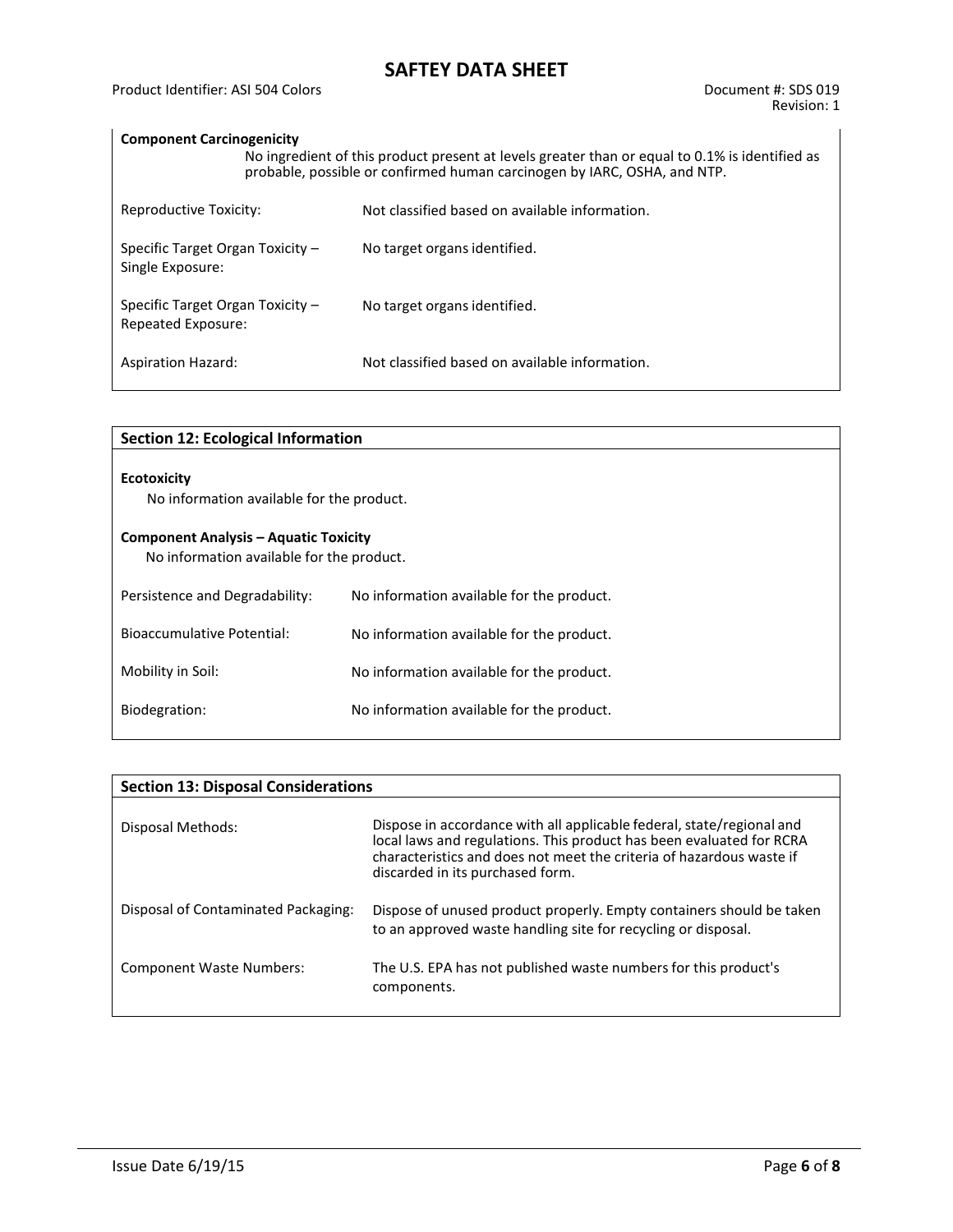### **Section 14: Transport Information**

| <b>International Regulation</b>      |                                         |
|--------------------------------------|-----------------------------------------|
| UNRTDG:                              | Not regulated as a dangerous good.      |
| IATA-DGR:                            | Not regulated as a dangerous good.      |
| IMDG-Code:                           | Not regulated as a dangerous good.      |
| Transport in bulk according to Annex |                                         |
| II of MARPOL 73/78 and the IBC Code: | Not applicable for product as supplied. |
|                                      |                                         |
| <b>Domestic Regulation</b>           |                                         |
| 49 CFR:                              | Not regulated as a dangerous good.      |
|                                      |                                         |

| <b>Section 15: Regulatory Information</b>                                                                                                           |                                                                               |                                              |                                       |        |                                            |  |  |  |
|-----------------------------------------------------------------------------------------------------------------------------------------------------|-------------------------------------------------------------------------------|----------------------------------------------|---------------------------------------|--------|--------------------------------------------|--|--|--|
|                                                                                                                                                     |                                                                               |                                              |                                       |        |                                            |  |  |  |
| <b>US Federal Regulations</b>                                                                                                                       |                                                                               |                                              |                                       |        |                                            |  |  |  |
| SARA 302 Extremely Hazardous                                                                                                                        |                                                                               |                                              |                                       |        |                                            |  |  |  |
| Substances:                                                                                                                                         |                                                                               |                                              | None contained in product.            |        |                                            |  |  |  |
| <b>SARA 304:</b>                                                                                                                                    |                                                                               | Not applicable.                              |                                       |        |                                            |  |  |  |
| SARA 311/312:                                                                                                                                       |                                                                               | None known.                                  |                                       |        |                                            |  |  |  |
| <b>SARA 313:</b>                                                                                                                                    |                                                                               | None known.                                  |                                       |        |                                            |  |  |  |
| TSCA:<br>All components of this product are listed on TSCA Inventory.                                                                               |                                                                               |                                              |                                       |        |                                            |  |  |  |
| <b>CERCLA Reportable Quantity:</b>                                                                                                                  |                                                                               |                                              |                                       |        |                                            |  |  |  |
| CAS                                                                                                                                                 | Component                                                                     |                                              | <b>Component RQ (lbs)</b>             |        | <b>Calculated Product RQ (lbs)</b>         |  |  |  |
| 108-24-7                                                                                                                                            | Acetic anhydride                                                              |                                              | 5000                                  |        | Exceeds reasonably attainable upper limit. |  |  |  |
| 64-19-7                                                                                                                                             | Acetic acid                                                                   |                                              | 5000                                  |        | Exceeds reasonably attainable upper limit. |  |  |  |
| <b>US State Regulations</b><br>Pennsylvania Right To Know                                                                                           |                                                                               |                                              |                                       |        |                                            |  |  |  |
|                                                                                                                                                     | <b>CAS</b>                                                                    | Component                                    |                                       |        | Percent                                    |  |  |  |
|                                                                                                                                                     | 70131-67-8                                                                    |                                              | Dimethyl siloxane, hydroxy-terminated |        | 50-70%                                     |  |  |  |
|                                                                                                                                                     | 64742-46-7                                                                    | Distillates (petroleum), hydrotreated middle |                                       | 20-30% |                                            |  |  |  |
|                                                                                                                                                     | 7631-86-9                                                                     | Silicon dioxide                              |                                       |        | 5-10%                                      |  |  |  |
|                                                                                                                                                     | 64-19-7                                                                       | Acetic acid                                  |                                       |        | $0 - 0.1%$                                 |  |  |  |
|                                                                                                                                                     | 108-24-7                                                                      | Acetic anhydride                             |                                       |        | $0 - 0.1%$                                 |  |  |  |
| New Jersey Right To Know                                                                                                                            |                                                                               |                                              |                                       |        |                                            |  |  |  |
|                                                                                                                                                     | <b>CAS</b><br>Component                                                       |                                              |                                       |        | Percent                                    |  |  |  |
|                                                                                                                                                     | 70131-67-8<br>Dimethyl siloxane, hydroxy-terminated                           |                                              |                                       |        | 50-70%                                     |  |  |  |
|                                                                                                                                                     | Distillates (petroleum), hydrotreated middle<br>64742-46-7<br>Silicon dioxide |                                              |                                       |        | 20-30%                                     |  |  |  |
|                                                                                                                                                     | 7631-86-9                                                                     | 5-10%                                        |                                       |        |                                            |  |  |  |
| This product does not contain any chemicals known by the State of<br>California Proposition 65:<br>California to cause cancer or reproductive harm. |                                                                               |                                              |                                       |        |                                            |  |  |  |